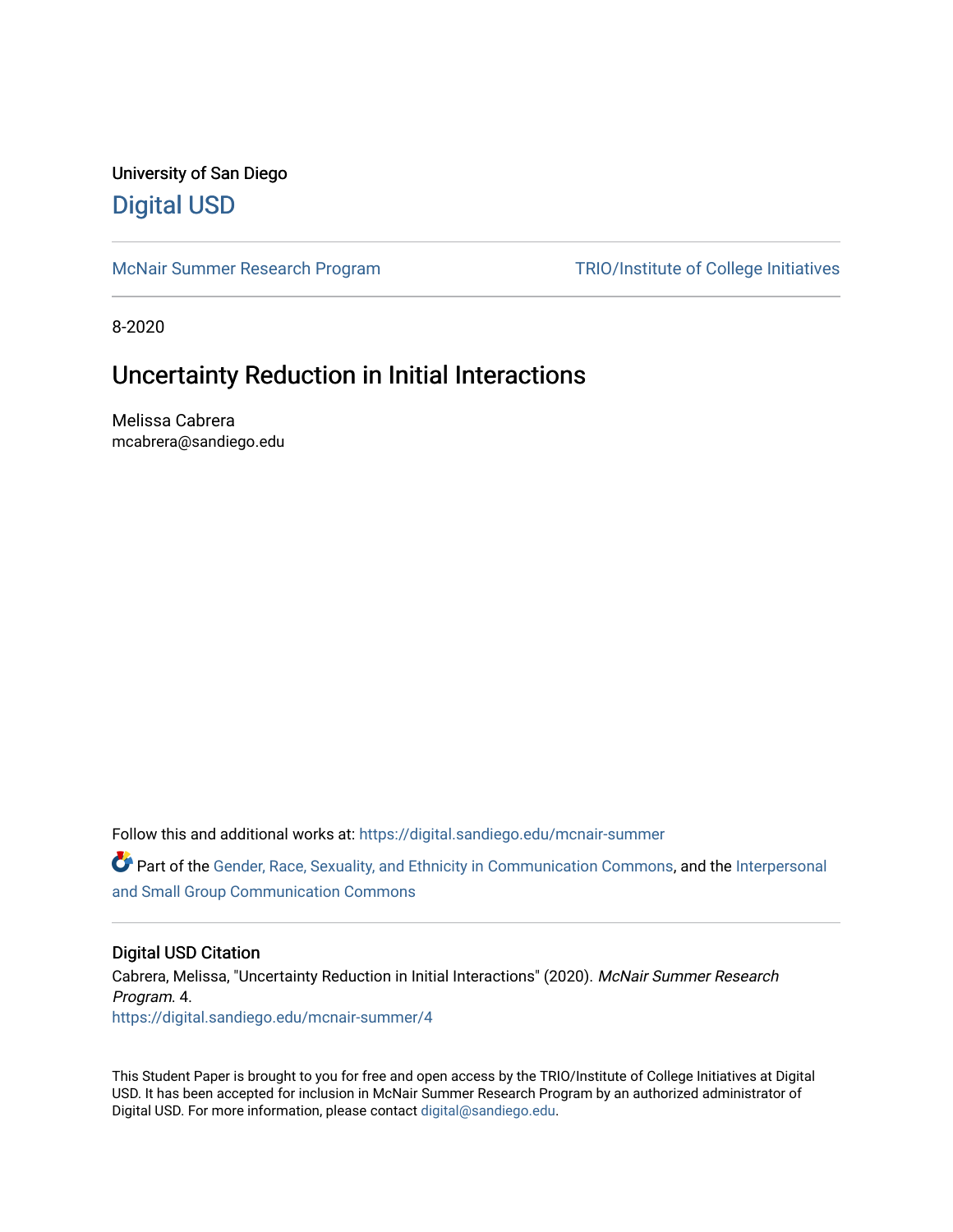#### **Introduction**

Uncertainty reduction strategies are among the most fundamental motivations for human communication. When interacting with new people, uncertainty reduction is a crucial tool that people use to learn about another person and determine what their future relationship may be like. Research related to the strategies that humans use to reduce uncertainty typically focus on initial interactions and the early stages of relationships. Many recent studies tend to focus on the comparison between computer mediated communication and in-person interactions. In contrast, the current project focuses on the strategies people are most likely to employ when they are working to reduce uncertainty in face-to-face interactions, with attention to the way demographics (e.g., race or gender) might impact the choice of strategies an individual is most inclined to select. While there has been some research relating to the ways demographics might impact uncertainty reduction, specific strategies of uncertainty reduction are relatively unexplored from a demographic perspective.

# Literature Review

Uncertainty Reduction Theory was conceptualized by Charles Berger to explain how we try to learn more about people when we first meet them, specifically so we may learn to understand and predict their behavior. Berger also theorized that we may use different uncertainty reduction strategies when interacting with new people (Griffin, Ledbetter, Sparks, 2019). These include *passive* strategies, which is when people gather information to reduce uncertainty by observing targets interacting with others like they normally would, and *active* strategies, which involve people asking third parties about the other person. Other strategies are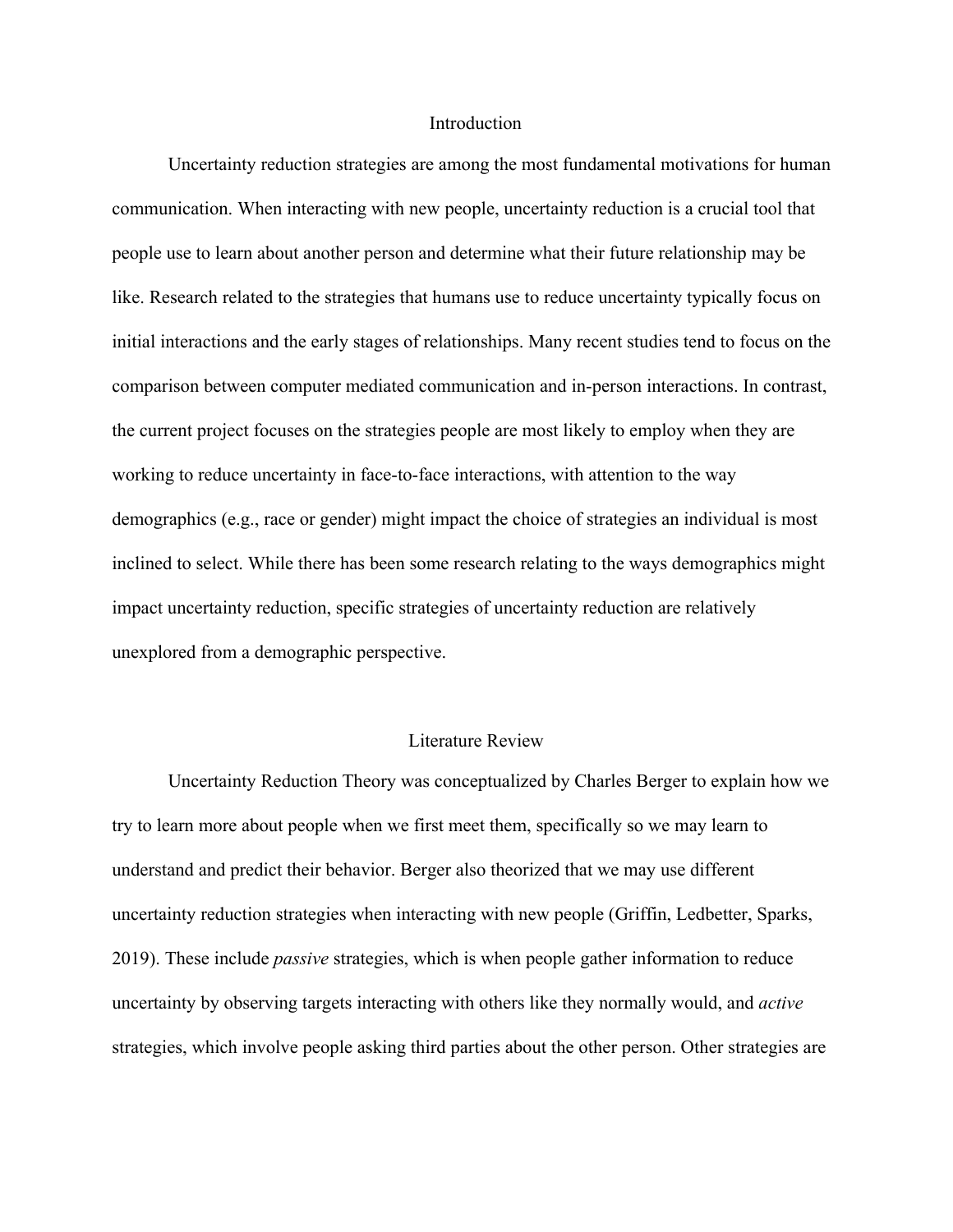*interactive-* which occur when the people have a face-to- face conversation - and *extractive*, which involve collecting information about the target online (*ibid*). We also use forms of verbal and non-verbal communication to reduce uncertainty. Berger specified possible uncertainty reduction strategies when outlining axioms to predict how effective those strategies would be at reducing uncertainty (Berger & Calabrese, 1975).

Some scholars have expanded the model of uncertainty reduction to take into account the ways that intercultural communication can alter the outcomes (Gudykunst, 1985). In so doing, we learn aspects of intercultural communication that can impact the interaction, such as the similarity or dissimilarity of cultures, language competence, and whether or not an individual has previous experience with people from the other culture.The use of uncertainty reduction strategies, in this case using interactive strategies, is increased when the individuals share networks and language, have a close relationship, and are culturally similar to one another (*ibid)*. These conclusions impact predictions about demographic patterns, as Gudykunst's research takes into account the demographics of those whom the participants are interacting with, showing that the strategies vary from culture to culture. If similar demographics such as race do align with cultural behaviors, then it stands to reason that demographics may indeed have an impact on the uncertainty reduction strategies that participants report.

Self-disclosure is an important tool relating to uncertainty reduction. During the process of self-disclosure, an individual communicates information about themself to someone else (Jourard & Lasakow, 1958). Consequently, information about their thoughts and behavior are also revealed to that person. The content and extent of the personal information shared often differs depending on with whom the information is being shared (*ibid*). Research has further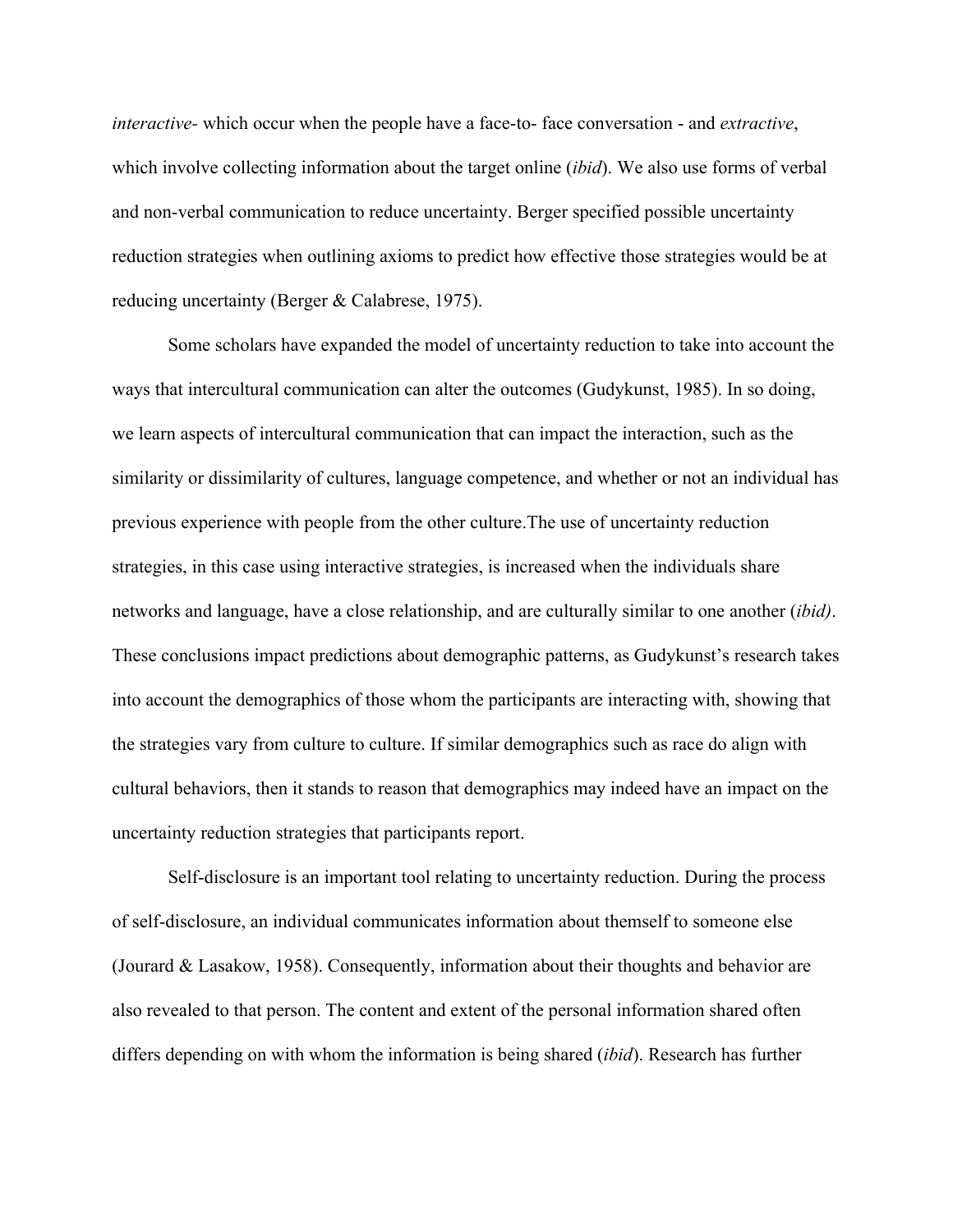shown that self-disclosure is impacted by the level of time, depth, and honesty relating to what was shared, as well as how much actual information was disclosed (Wheeless & Grotz, 1976).

As an interactive strategy, self-disclosure can be used during initial interactions to reveal more about the person one is interacting with through reciprocity. After sharing personal information with someone else, many people expect to hear personal information about the other person in return. Research has shown that self-disclosure is very likely to be reciprocated at low and medium levels of disclosure during initial interactions (Cozby, 1972). Because they are linked in this way, the use of self-disclosure leads to one person learning more about the other person. When both people are revealing information about themselves, they can begin to establish an understanding of who the other person is through the experiences, identities, or thoughts they share. Self-disclosure encourages establishing an honest relationship between conversational participants and can also uncover similarities they have.

Later research found females were more likely to disclose personal information to reduce uncertainty (Gudykunst & Hammer, 1987), while other studies did not see differences between male and female disclosure. The study *does* indicate that other factors such as the sex of a partner can impact the amount of uncertainty reduction someone is involved in. Self-identified women were more likely to disclose information and to demonstrate intimacy when their partner was also female (Gudykunst & Hammer, 1987), showing how the demographics of the person with which the participants are interacting influence interaction processes. Perhaps one may expect to find a higher rate of uncertainty reduction strategies among self-identified women that involve interactive strategies, including self-disclosure, asking questions, and a longer length of time talking to the other person than self-identified men.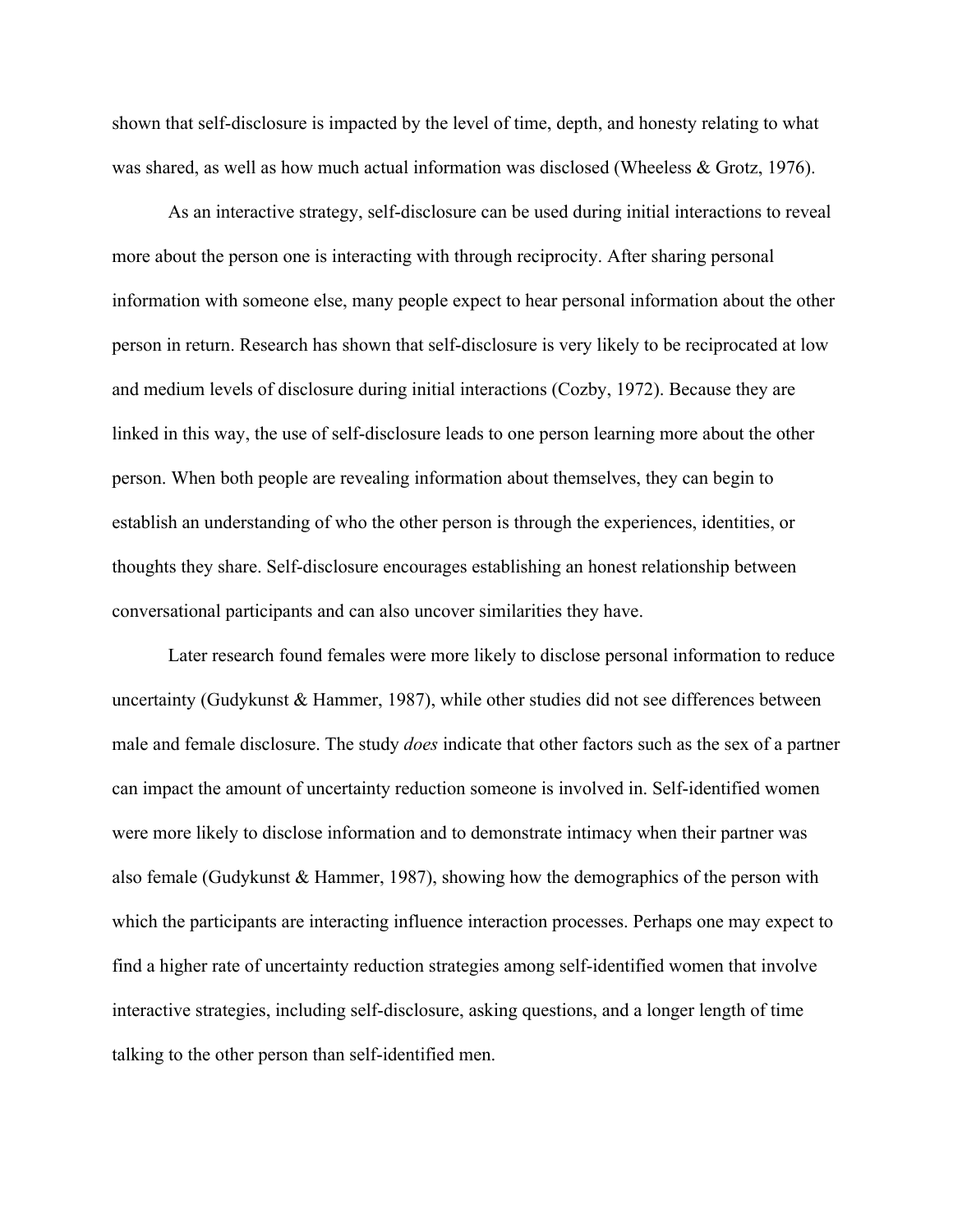Indeed, self-disclosure is a significant strategy used in reducing uncertainty, as it can lead people to feel a more intimate connection to someone else, as well as lead to learning more about that person in return. To measure this sort of information sharing, scholars created a numerical self-disclosure rating scale to measure the extent to which the participants tell others about themselves (Jourard & Lasakow, 1958). This scale contained sections with subjects relating to personality, attitudes, interests, money, work, and their body. Participants then used the scale to indicate the degree to which they discussed something related to that topic with others. Results highlighted differences in the ways gender and race impact self-disclosure. Interestingly, women are more likely to self-disclose to another person, whether it is a relative or a friend (*ibid)*. Seemingly, one expects that women will be more likely to use self-disclosure as a strategy to reduce uncertainty as well. Race was also analyzed in the results of the study, however only two races -white and black- were represented. This offers a limited understanding of the possible differences of self-disclosure that a larger range of races could have provided. The researchers concluded that both white men and white women were more likely to self-disclose to others than black men and black women. Within both races, women still had higher rates of self-disclosure.

More recently, self-disclosure in uncertainty reduction has been researched in the context of online relationships. Although the present study focuses on in-person interactions, analyzing patterns of self-disclosure as an uncertainty reduction strategy is essential, even if it is within the context of online relationships. In one project, scholars examined how strategies used to reduce uncertainty eventually impact online relationships. They describe a model of uncertainty reduction strategies and self-disclosure that connect to the set of concerns people engaging in online interactions have with privacy, recognition and misrepresentation (Gibbs, Ellison, & Lai,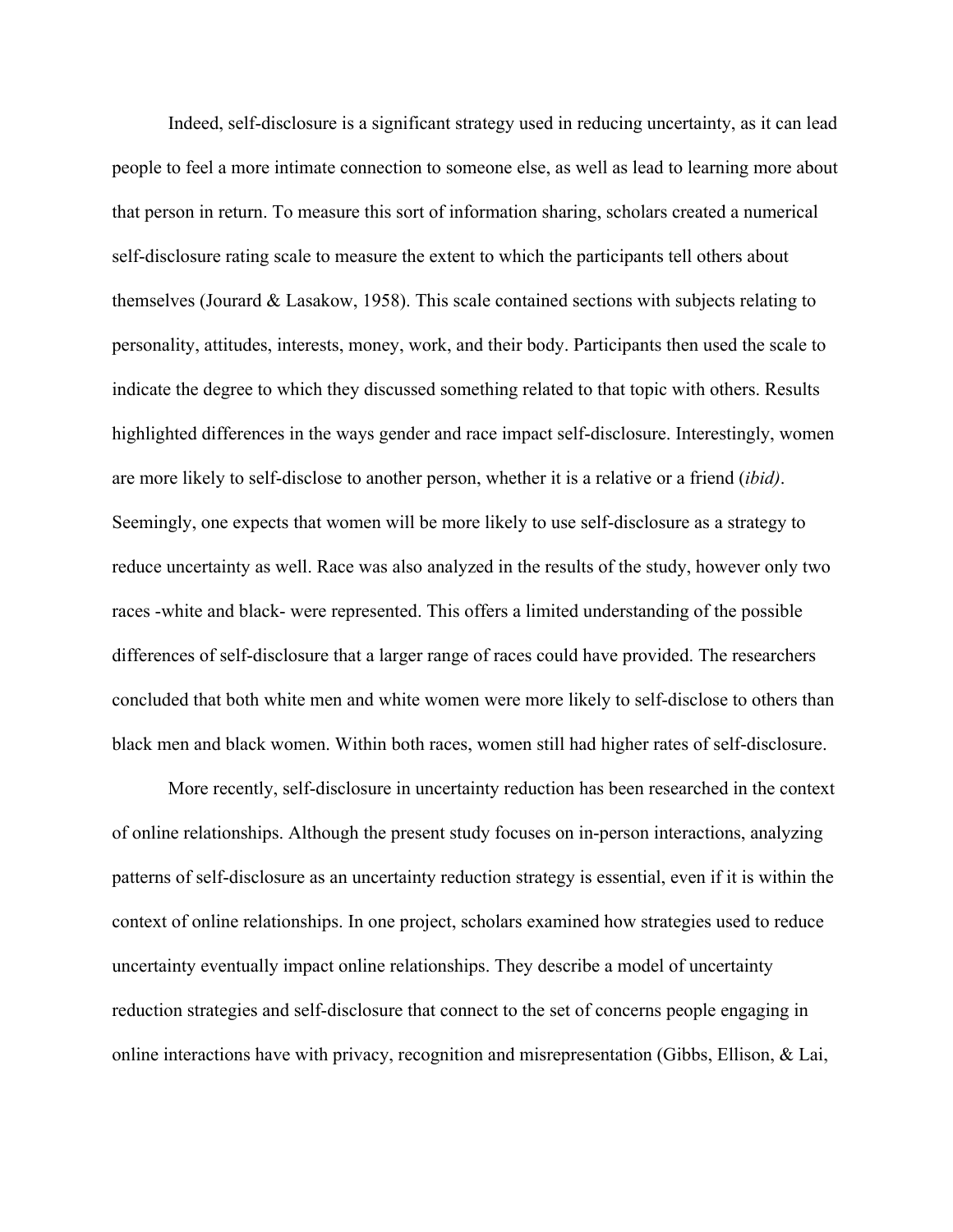2011). The study focused on whether increased levels of uncertainty reduction strategies lead to higher levels of self-disclosure, and also whether it lessens the concerns with self-efficacy, the internet experience, and the issues listed above. Indeed, when the participants used uncertainty reduction strategies more frequently, there was a positive effect in their self-disclosure levels and they were more likely to use self-disclosure in their interactions (*ibid)*. This research also found that self-disclosure levels were higher among women and those who reported having more online trust than other participants. Although this study centers around online dating, it reflects conclusions from other research that gender can impact the level of self-disclosure and other strategies for uncertainty reduction that you use.

Later scholars have also investigated how self-disclosure, question asking, and related intimacy are used when nonverbal cues are not present, comparing strategies used between CMC and face-to-face interactions (Peter, Antheunis, & Valkenburg, 2012). Conditions of initial interaction can have an impact on reducing uncertainty and establishing a relationship with the other person, where subjects who used CMC were found to have asked more questions and often asked about topics that were more intimate. Individuals using CMC ask more questions to reduce their uncertainty, but do not necessarily use self-disclosure more (*ibid*).

#### Rationale

From previous research and analysis, we can see how the context of interactions impacts uncertainty reduction strategies. Some research reports individuals who participate in CMC are reported to use less self-disclosure (Peter, Antheunis, & Valkenburg, 2012). Other research concludes those who interact through the internet are more likely to use self-disclosure when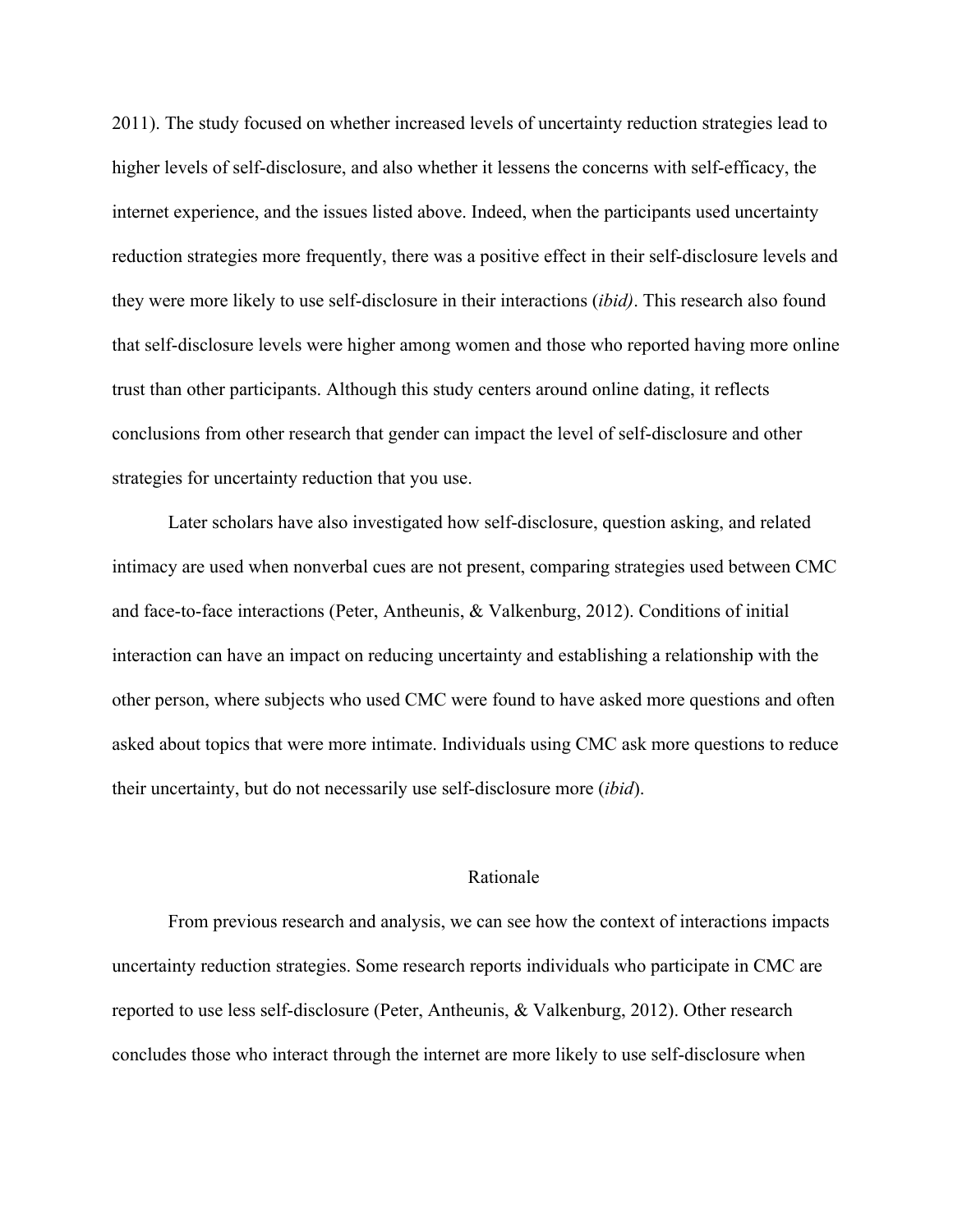they use other uncertainty reduction strategies (Gibbs, Ellison, & Lai, 2011). This shows that in-person interactions impact how comfortable most people are to use certain strategies, including self-disclosure.

Hypothesis 1: Due to reflections on in-person interactions, participants will report higher levels of interactive strategies than both passive or extractive strategies.

Past research about demographic characteristics concludes that there is a difference in the ways people from different cultures approach uncertainty reduction (Gudykunst, 1985). Therefore we can predict demographics that impact the formation of culture, such as race and age, will likely have different approaches to uncertainty reduction.

Hypothesis 2: Strategies (i.e., interactive vs. passive or extractive) used most often will be similar to other participants from the same racial identities as them.

Hypothesis 3a: Participants age 18-30 will be more likely to use both passive or extractive strategies than participants age 30 and older. Hypothesis 3b: Participants age 30 and older will be more likely to use both interactive strategies than participants age 18-30.

Research relating to self-disclosure shows that women are more likely to use self-disclosure when interacting with others (Gudykunst & Hammer, 1987). From this conclusion, we can assume the amount of self disclosure women use will also be greater as they employ it as an uncertainty reduction strategy during initial interactions.

Hypothesis 4: Women are more likely to use self-disclosure as a strategy to reduce uncertainty than men.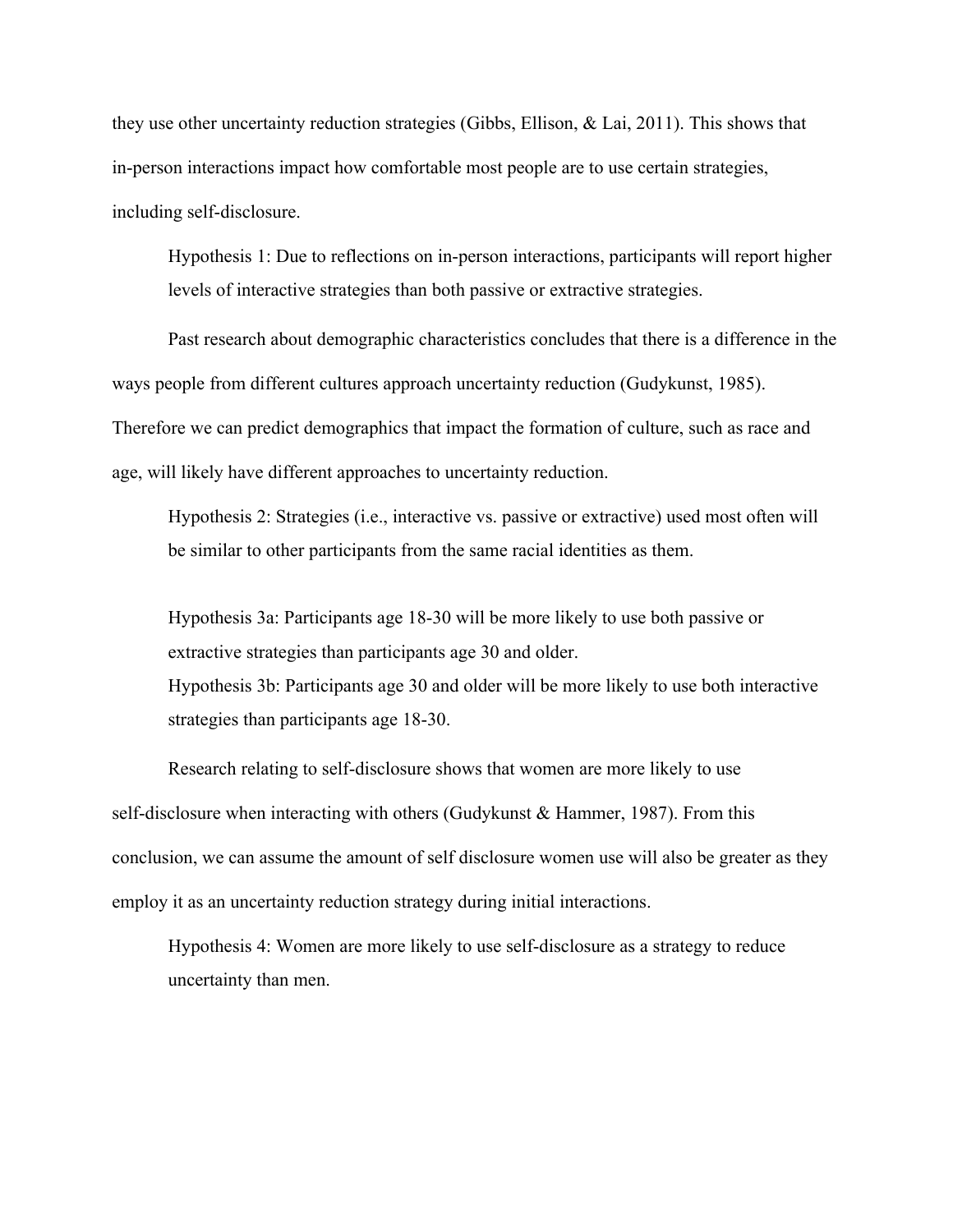#### Methods

# *Procedure*

To collect data for this study, an online survey was conducted using the Qualtrics© platform. The survey took about 10-15 minutes for participants to complete and consisted of 26 questions. Due to the nature of an online survey, participants were able to complete the questionnaire at any time using their own computer or device. The survey was posted as an assignment on Amazon's Mechanical Turk (mTurk) website. Participants were able to log in, read a brief description of the purpose of the study and the task, and finally receive information regarding consent before clicking the link to participate. The participants were required to be at least 18 years old and have status as a "Master" worker on MTurk.com in order to view the assignment. Upon completion of the survey, participants received approximately \$1 in Amazon credit as compensation.

# *Participants and Demographics*

In total 190 participants completed the online survey. The survey began with five questions relating to demographic identities of the participants, including age, gender, ethnicity, socioeconomic status, and regional location in the United States. Participants ranged from age 21-76, with an average age of 39.4 years. In addition, 57.4% of participants identified as white, while the other 42.6% identified with minority ethnicities including Black, Latinx, Asian, Native American, and Middle Eastern. 58.9% of the participants identified as male and 41.1% identified as female. These demographics were used to test the hypotheses relating to demographic differences in strategies to reduce uncertainty. The survey asked participants about uncertainty reduction experiences, strategies including self disclosure, and perceived closeness of the subsequent relationship. Before answering these questions, participants were prompted to think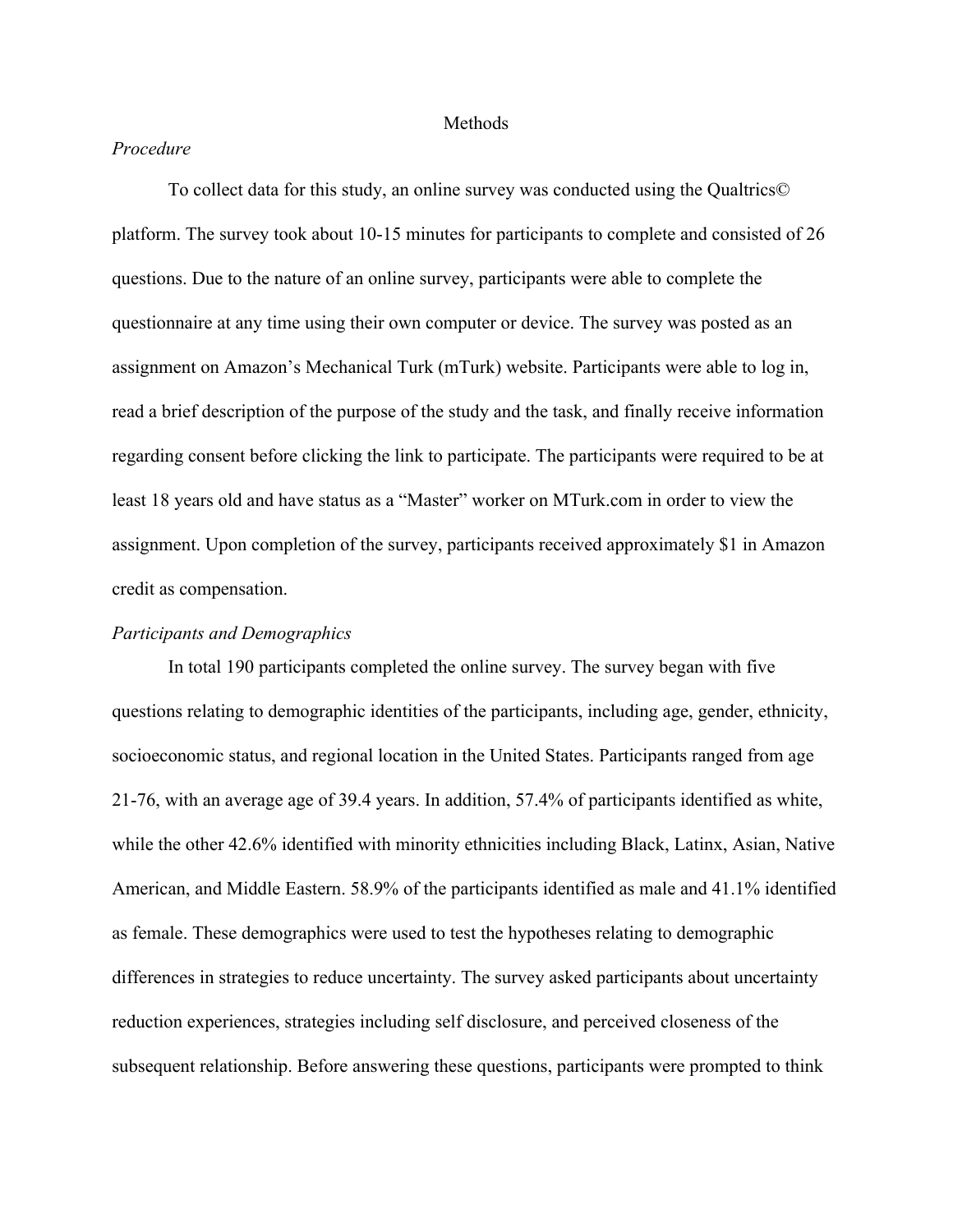about the questions in context of meeting a stranger and the initial interactions they might have with that person.

# *Uncertainty Reduction- Background*

Seven questions related to the participants' previous experience with uncertainty reduction, and how they approach uncertainty reduction in general. This included questions about how much they expect to learn and share with someone, and how confident they are in predicting their behavior. Being able to predict the other's behavior is an indicator of knowing someone well. Questions were also asked regarding the participants motivation to reduce uncertainty, as drawn from Berger's theory of uncertainty reduction. Potential motivations included, for example, knowing you will see that person again or knowing that person can give you something you want. For example, the question "When you first meet someone, how important are the following in determining your motivation for learning more about that person?" can be answered using a 7-point scale ranging from "Not Important" to "Very Important". Reflecting on their past interactions, these questions provide an understanding of how effective their uncertainty reduction strategies have been perceived in the past.

#### *Strategies*

The next section of questions asked participants about specific strategies they use when trying to reduce uncertainty. Participants were asked to use a 7-point scale to indicate how often they use a specific strategy, ranging from "never" to "always". An example of these strategies might include "Observe their behavior from a distance" or "Talk to them face-to-face". The strategies included were examples of passive, active, and interactive strategies. Including a combination of examples from the multiple possible strategies allowed the participants to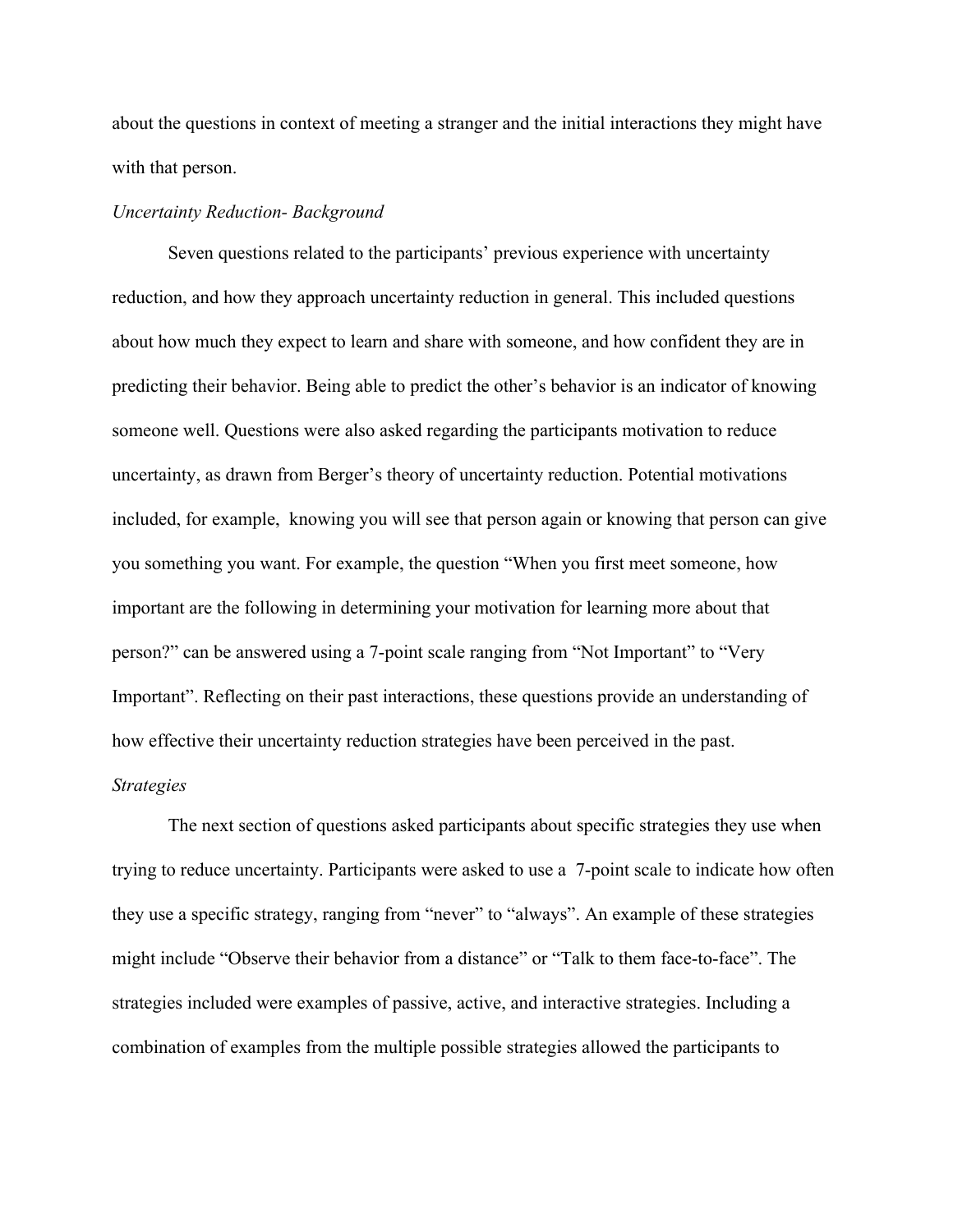indicate which strategy was actually the closest to what they might do. The data from these questions provided participant perceptions about how they believe they behave when interacting with someone new and are trying to learn more about that person.

# *Self-Disclosure*

It is important to also consider how self disclosure is used as an uncertainty reduction strategy even though it is not directly focused on learning about the other person. Therefore, specific questions relating to self disclosure were included in the study. Specifically, participants reflected on what they share during initial interactions and indicated whether they are likely to use self disclosure as a strategy. The participants were asked "How likely are you to share personal information with someone if they are sharing personal information about themselves with you?" and "How likely are you to share personal information with someone if they have not shared anything personal about themselves with you?". Participants could answer on a 7-point scale from "Not Likely" to "Very Likely". The results from these questions provide insight into the amount that the participant might use self disclosure depending on whether or not they have reduced some uncertainty about the person they are interacting with.

# *Results of Uncertainty Reduction*

Finally, the survey includes some questions to assess how confident the participant is with the strategies they use. If they indicate a closer relationship to the new person, that can show they are happy with the strategies they indicated they use and are likely to use them often. Participants chose to indicate how they feel about the relationship by selecting a visual from an image containing seven venn diagrams. The venn diagrams had increasing degrees of overlap, which were designed to reflect how intimate the participants feel with the new person (Aron,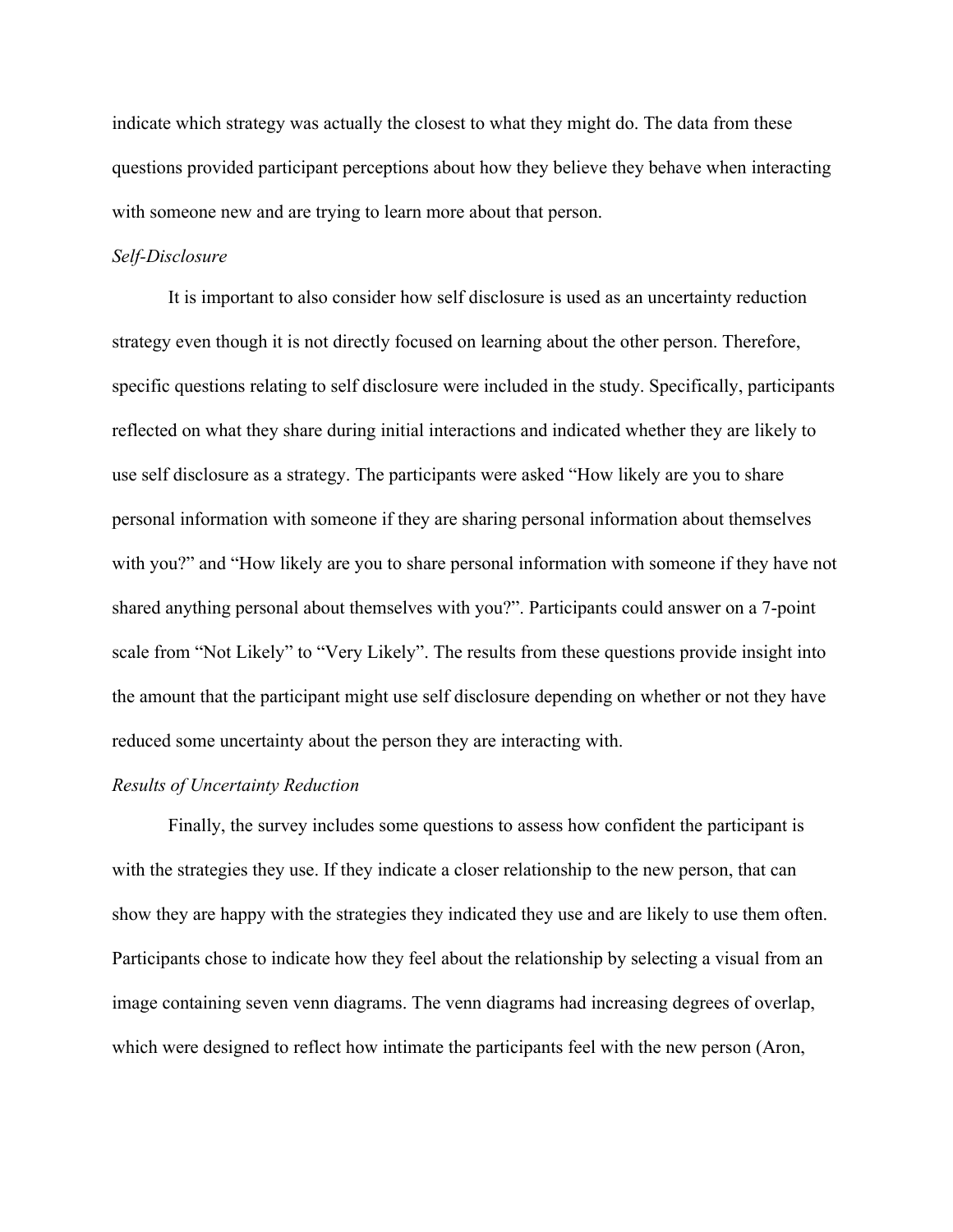Aron & Smollan, 1992). Participants were also asked whether they were thinking of the questions in relation to meeting a new friend, a potential romantic partner, or neither. This question was used to be able to indicate potential differences in the way participants were thinking about the questions, and might explain any gaps in the way certain participants' answers varied from others.

#### Results

# *Hypothesis 1*

Hypothesis One predicted that participants will report higher levels of interactive strategies than both passive or extractive strategies. In order to compare interactive and extractive strategies, two composite scalar items were created. The *interactive* scale was a combination of two items measuring interactive strategies and self-disclosure, with a Chronbach's Alpha score of a = 0.719. The *passive/extractive* scale was a combination of five items measuring passive strategies and observation, with a Chronbach's Alpha score of  $a = 0.785$ . Consistent with predictions, participants reported higher levels of interactive strategies ( $m = 3.54$ ,  $sd = 0.85$ ) than passive or extractive strategies ( $m = 2.80$ ,  $sd = 0.81$ ) using a paired samples t-test ( $t = 10.28$ ,  $p = .000$ ).

## *Hypothesis 2*

Hypothesis Two predicted that the most commonly used strategies (i.e., interactive vs. passive or extractive) by participants will be similar to other participants from the same racial identities as them. Using the same *interactive* and *passive/extractive* scales created in *Hypothesis One,* two one-way analyses of variance (ANOVA) were conducted to look at the differences in strategy usage by racial background. Consistent with predictions, there were significant differences by self-identified race in participants' uses of both active strategies ( $F = 2.42$ ,  $p = .028$ ) and passive/extractive strategies  $(F = 4.26, p = .000)$ .

#### *Hypothesis 3a*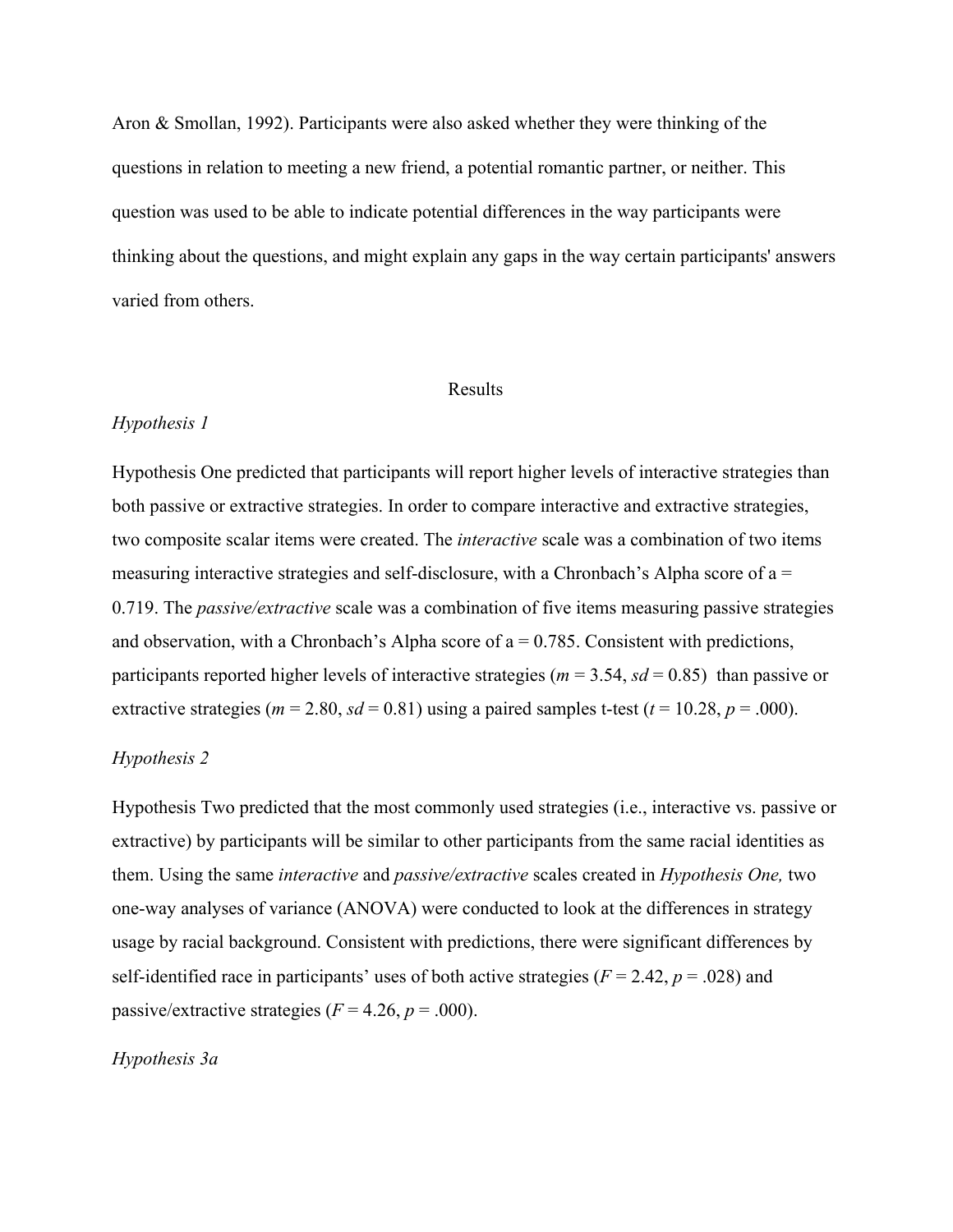The first part of *Hypothesis Three* predicted that participants age 18-30 would be more likely to use both passive or extractive strategies than participants age 30 and older. Consistent with predictions, those younger participants were more likely to use those passive or extractive strategies ( $m = 3.15$ ,  $sd = 0.91$ ) than were older participants ( $m = 2.71$ ,  $sd = 0.77$ ), using a one-way analysis of variance  $(F = 9.68, p = .002)$ .

# *Hypothesis 3b*

The second part of *Hypothesis Three* predicted a difference by age in the use of interactive strategies. Counter to prediction, there was no difference between participants age 30 and older  $(m = 3.51, sd = 0.84)$  as compared to participants age 18-30 ( $m = 3.76$ ,  $sd = 0.89$ ) in their use of interactive strategies  $(F = 2.91, p = .090)$ .

## *Hypothesis 4*

The final hypothesis predicted that women are more likely to use self-disclosure as a strategy to reduce uncertainty than men. Counter to predictions, women were not more likely to share personal information with someone if they were sharing information with them ( $F = 1.69$ ,  $p =$ .196), not more likely to share personal information with someone if they were not sharing information with them  $(F = 0.12, p = .727)$ , and finally not more likely to share personal information with someone to try to get them to share information as well  $(F = 0.64, p = .427)$ .

#### **Discussion**

The ability to reduce uncertainty during initial interactions allows people to learn about each other, and also to establish a foundation for the kind of relationship they plan to have - if any - in the future. The examination of uncertainty reduction strategies allows us to understand the actions that some take in order to get to know another person. There are multiple strategies included in this theory as well as more specific actions that fit into each strategy type. This research sought to examine how certain demographic groups might prefer to use one strategy over others, and how that compares to other groups in that demographic category. Data was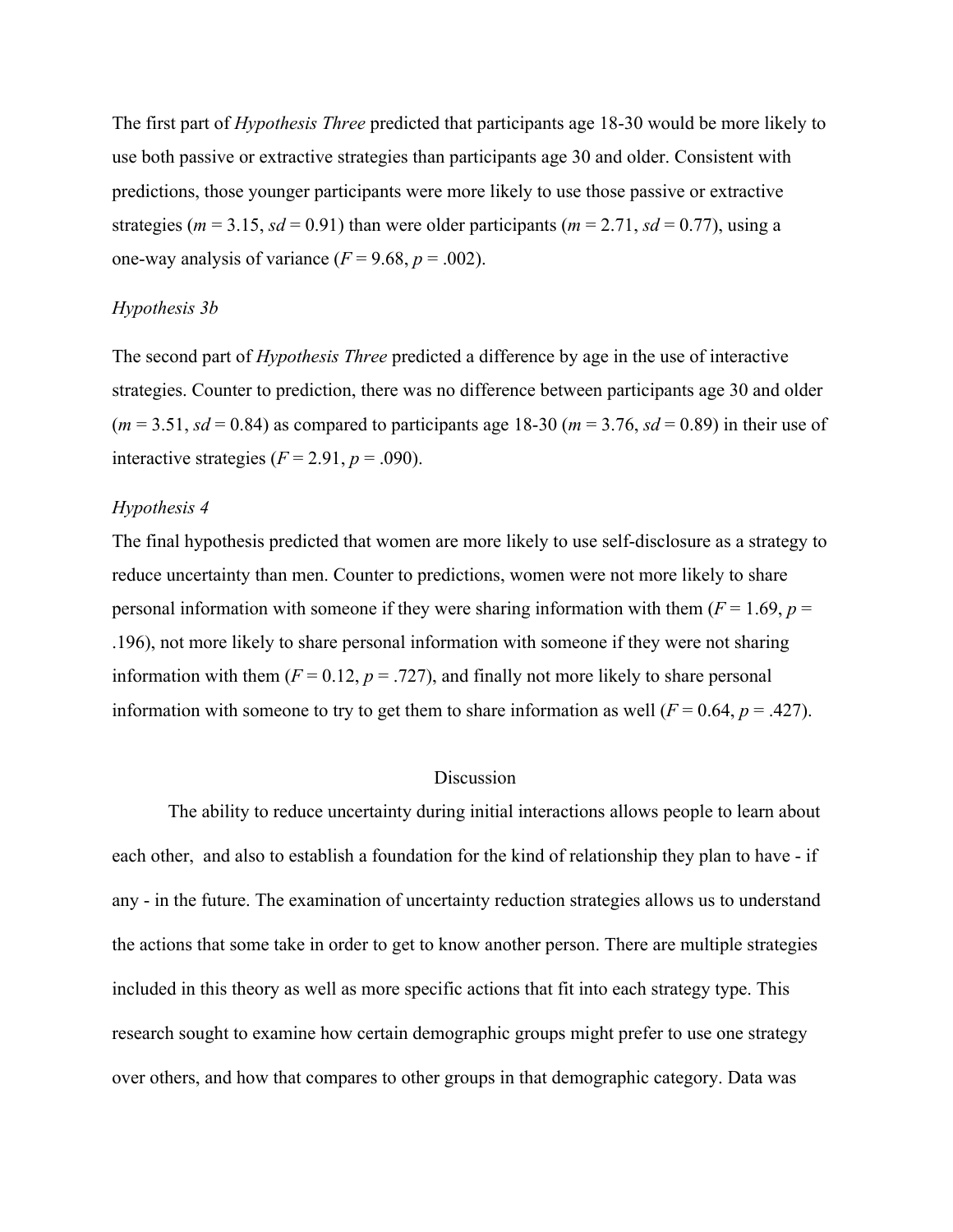collected through a survey that was distributed online. The survey asked participants about the levels of uncertainty reduction they usually experience, including their motivation for wanting to reduce uncertainty. They were told to rank certain strategies and indicate how often they used them. The resulting data was used to analyze possible patterns of strategy use among participants with certain demographics.

The accessible online format of the survey allowed for a fairly large number of participants to take part in this research. The survey was not limited to a certain population and provided a variety of demographic identities to be represented in the results. The representation of different populations not only allowed the analysis of those groups but also the comparison of certain groups to one another. In some cases, multiple groups were analyzed together in comparison of a group with a large number of participants. For example, the majority of participants identified as white. The participants who had other racial identities were analyzed together as the minority group and then compared to the responses of the white participants. In future research, perhaps with a focus on soley participants of color, the differences within or between racial minority groups can be examined more closely.

Moving forward, research can also be adjusted to account for intersectionality among the participants. There are many identities that can possibly impact the use of certain strategies, and it is important to take into account how focusing on one identity at a time may have an impact on the significance of the results. Another factor to account for in future studies is the type of relationship the participant had in mind while filling out the questionnaire. Participants in this study were asked retrospectively whether they were thinking of the questions in relation to a new friend, potential romantic partner, or neither. Although there was no analysis specific to the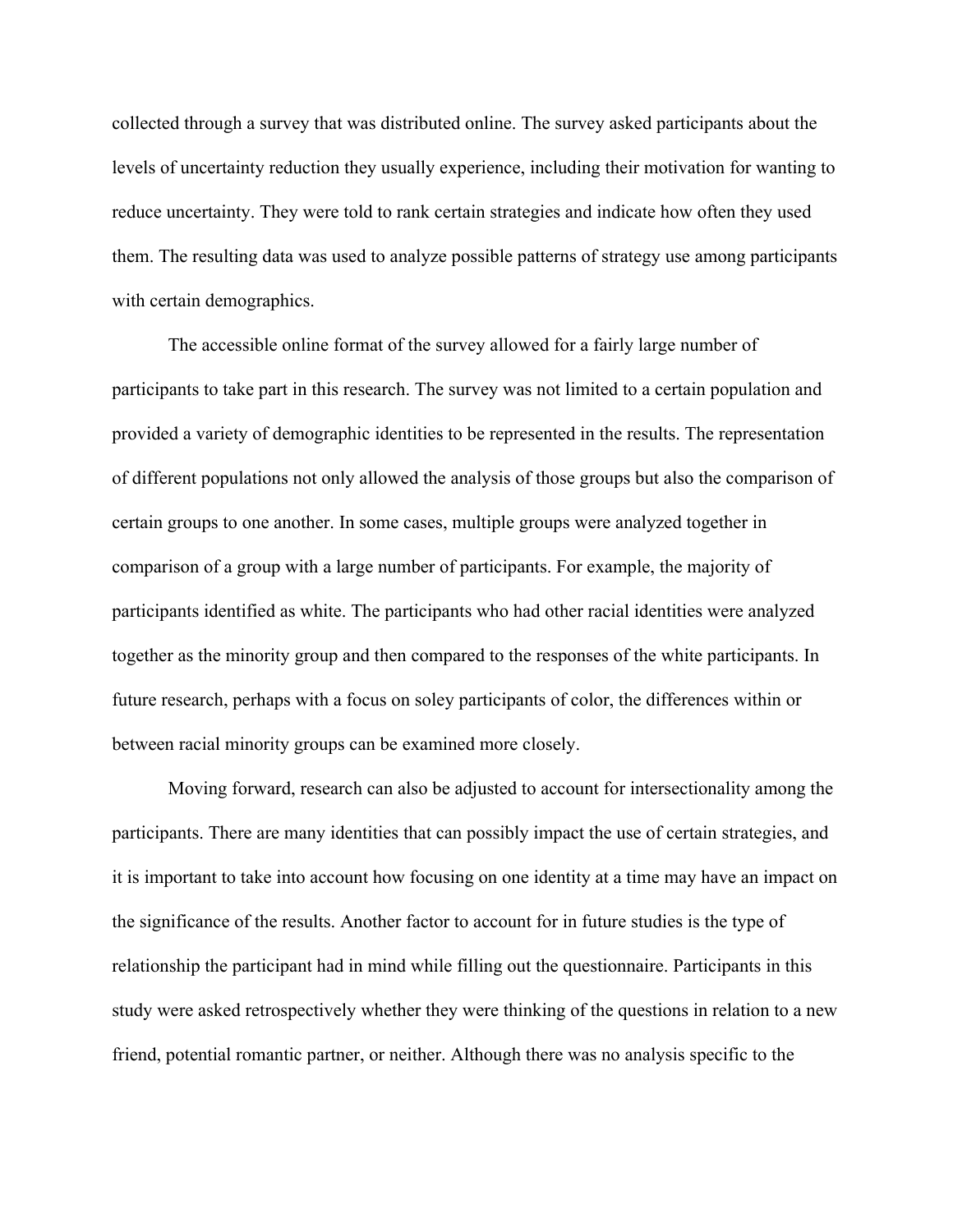influence these perspectives can have on the participants' results, researchers going forward may specify up front which type of interaction the participants should be referring to, and using a comparative approach be able to analyze whether it impacts the choices made by participants.

The results from the current study were able to provide insight into how demographic groups used certain strategies to reduce their uncertainty about someone they just met. The first hypothesis that was made predicted the participants would report using interactive strategies more frequently than passive or extractive strategies. This assumption stemmed from previous research which had concluded that self-disclosure is more likely to be used during in person interactions, which is what this study is centered around. This hypothesis was supported by the data collected from the survey. In total, higher levels of interactive strategies were reported to be used than passive or extractive strategy. From these results, we many confirm the assumption that participants are more likely to use interactive strategy during initial interactions that are in-person. It is important to note that although the average for interactive strategy was higher than other strategies, there was only an average score of 3.54 out of 7 when the participants were asked how likely they would be to use interactive strategies.

Hypothesis two predicted that participants would be more likely to use similar strategies to those in their shared self-identified racial group. Consistent with predictions, participants who were likely to use interactive strategy over passive or extractive strategy shared similar responses to those in the same racial group. Although there was no analysis specifying whether groups of minority races were more likely to use a certain strategy compared to those who are white, participants of the same racial groups behaved more similarly to each other than to participants from other racial groups.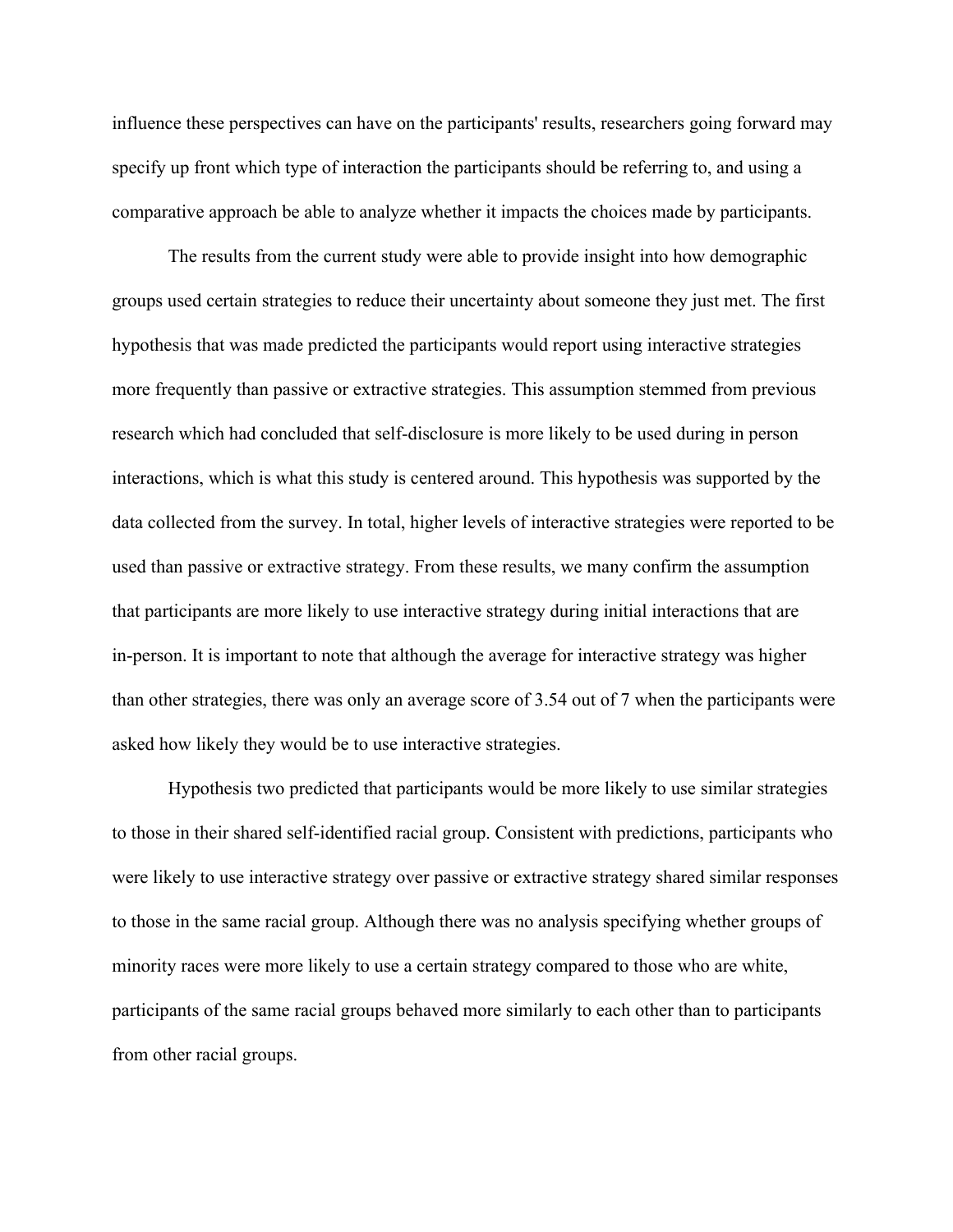Hypothesis 3a predicted that participants age 18-30 would be more likely to use passive or extractive strategies than participants 30 years or older. This hypothesis was formed to once again reflect whether or not people from similar demographic groups would use similar strategies. The data from the survey supports this hypothesis. Participants in the 18-30 range were more likely to use extractive and passive strategies, while participants who were at least 30 less likely to use passive and extractive strategies. However, there was not a big difference found among these age groups for the use of interactive strategies. Hypothesis 3b predicted a difference between the use of interactive strategies between 18 to 30 year-old participants and those who were older. The data did not support this prediction. There was no difference found in the likelihood that older participants would use interactive strategies compared to young participants. This discrepancy may be caused by the motivation of the 18 to 30 year-old group to reduce uncertainty. Both age groups use interactive strategies while interacting with a new person, but if participants in the younger age group were more motivated to reduce their uncertainty about the other person, they would also be more likely to employ passive and extractive strategies during those interactions while older participants would not find it necessary.

The final hypothesis predicted a difference in the strategies used by participants of certain gender identities. Previous research that looks particularly at self-disclosure - which is an interactive strategy - has indicated a difference in gender when it comes to the use of self-disclosure. Specifically, these studies found that women were likely to use higher levels of self-disclosure than men. Based on these conclusions, hypothesis four predicted women would report higher likelihood of using self-disclosure than men. All participants in this study identified as a woman or man, therefore these groups were used to make comparisons between gender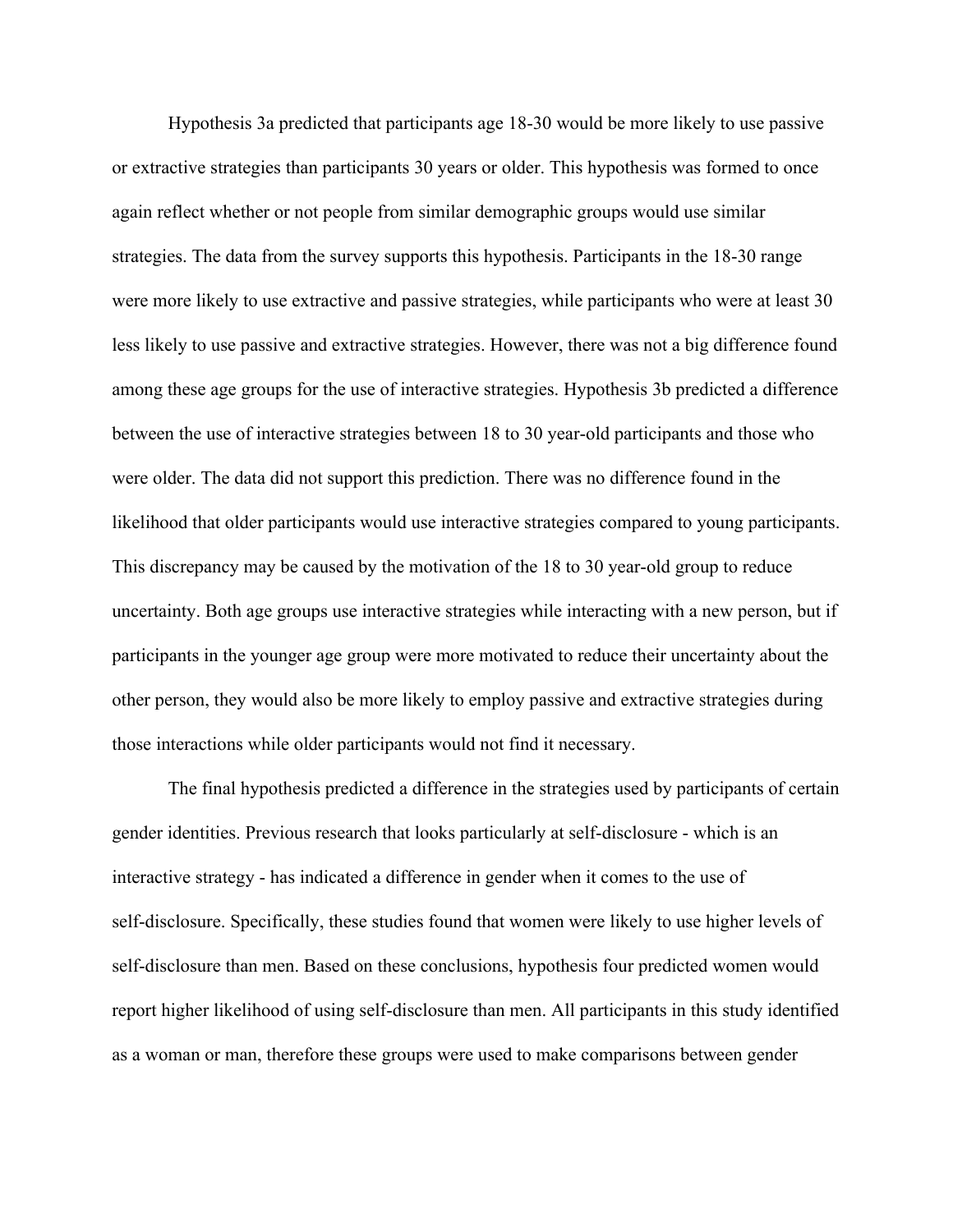identities. The results found no difference in the way these two groups reported using self-disclosure as an uncertainty reduction strategy. Women did not indicate they used self-disclosure more often than men did, whether or not the person they were interacting with was also sharing personal information. Women and men were equally likely to use self-disclosure in an attempt to get the other person to share personal information with them. Here, the results may differ from the hypothesis due to the outdatedness of the studies the hypothesis was based on. Because these studies were conducted over thirty years ago, it is likely a large social shift has occurred since that time that would impact the results. Recently society is characterized as moving towards debunking or minimizing gender stereotypes and gender roles, including views that men who open up to others should fear being considered feminine. It is likely men may now feel more comfortable sharing personal information with others and also admitting to opening up to people.

After analyzing which strategies participants were likely to use, it also seemed important to note how effective participants feel the strategies they chose were. At the end of the survey, participants were asked about relational closeness. By selecting a venn diagram from a range of increasing degrees of overlap, they indicated how close they would feel to the new person they are interacting with. The degree of closeness they feel can be indicative of whether or not the uncertainty reduction strategies they use are effective. It is also important to consider how the same demographics that were considered when comparing strategies of uncertainty reductionrace, gender, and age- can affect the level of closeness participants felt, as seen in *Appendix One*. For example, white participants responses showed that they were less likely to feel a higher level of relational closeness than non-white participants. On average, participants who were 18 to 30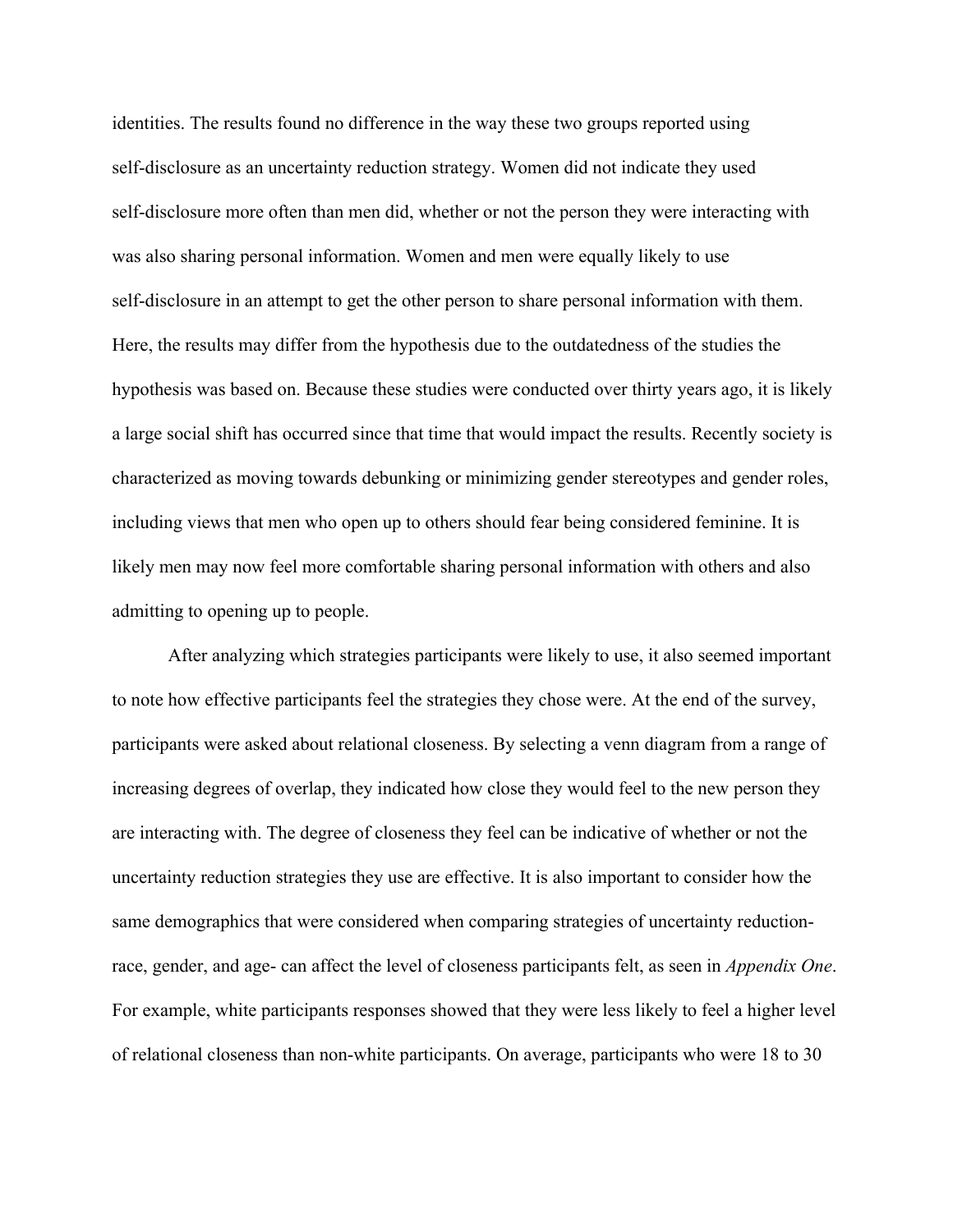years old reported a higher degree of relational closeness than participants over age 30. Participants who identified as women indicated a lower degree of closeness than participants who identified as men.

Overall, this study was successful in comparing the ways demographic groups approach uncertainty reduction. Strategies used during initial interactions are significant to the development of those relationships, and it is important to examine how demographic identities can impact their use. Additionally, there are further variations of this research that can be explored and in the future to advance understanding of the role of uncertainty reduction strategies.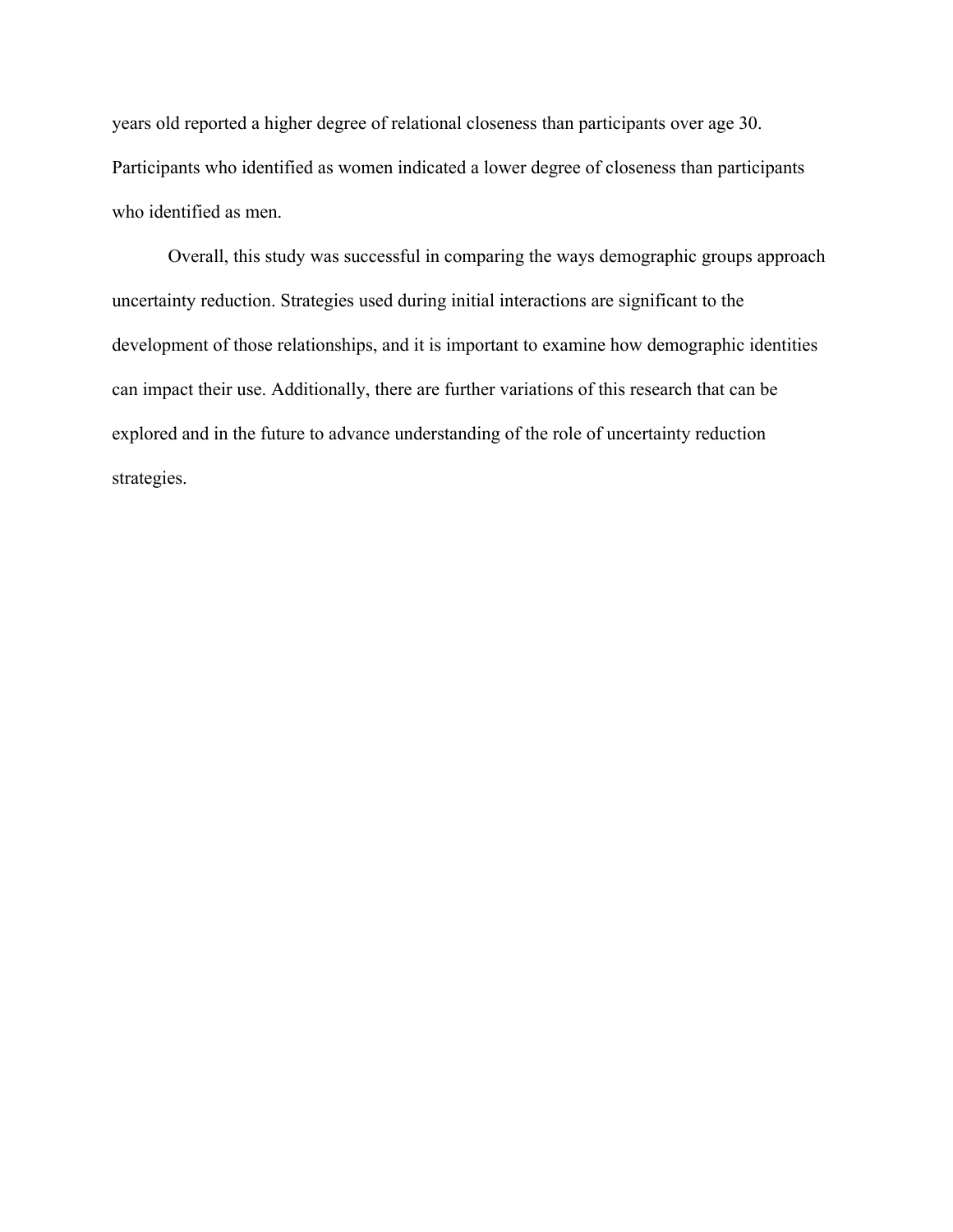#### References

- Aron, A., Aron, E. N., & Smollan, D. (1992). Inclusion of other in the self scale and the structure of interpersonal closeness. *Journal of personality and social psychology*, *63*(4), 596.
- Antheunis, M. L., Schouten, A. P., Valkenburg, P. M., & Peter, J. (2012). Interactive Uncertainty Reduction Strategies and Verbal Affection in Computer-Mediated Communication. *Communication Research*, *39*(6), 757–780.
- Berger, C.R., Calabrese, R.J. (1975). Some Explorations in Initial Interactions and Beyond: Toward a Developmental Theory of Interpersonal Communication. *Human Communication Research,* 1(2), 99-112.
- Cozby, P. (1972). Self-Disclosure, Reciprocity and Liking. *Sociometry, 35*(1), 151-160.
- Gibbs, J.L., Ellison, N.B. & Lai, C.-H. (2011). First Comes Love, Then Come Google: An Investigation of Uncertainty Reduction Strategies and Self-Disclosure in Online Dating. *Communication Research*, 38(1), 70-100.
- Griffin, E., Ledbetter, A., & Sparks, G. (2019). *A First Look at Communication Theory* (10th ed.). New York, NY: McGraw-Hill Education.
- Gudykunst, W. B. (1985). A Model of Uncertainty Reduction in Intercultural Encounters. *Journal of Language and Social Psychology, 4(2)* 79-98.
- Gudykunst, W. B., & Hammer, M. R. (1987). The Influence of Ethnicity, Gender, and Dyadic Composition on Uncertainty Reduction in Initial Interactions. *Journal of Black Studies*, *18* (2), 191–214.
- Jourard, S.M. & Lasakow, P. (1958). Some factors in self-disclosure. *Journal of Abnormal and Social Psychology*, 56(1), 91-98.
- Wheeless, L.R. & Grotz, J. (1976). Conceptualization and Measurement of Reported Self-Disclosure. *Human Communication Research*, 2, 338-346.